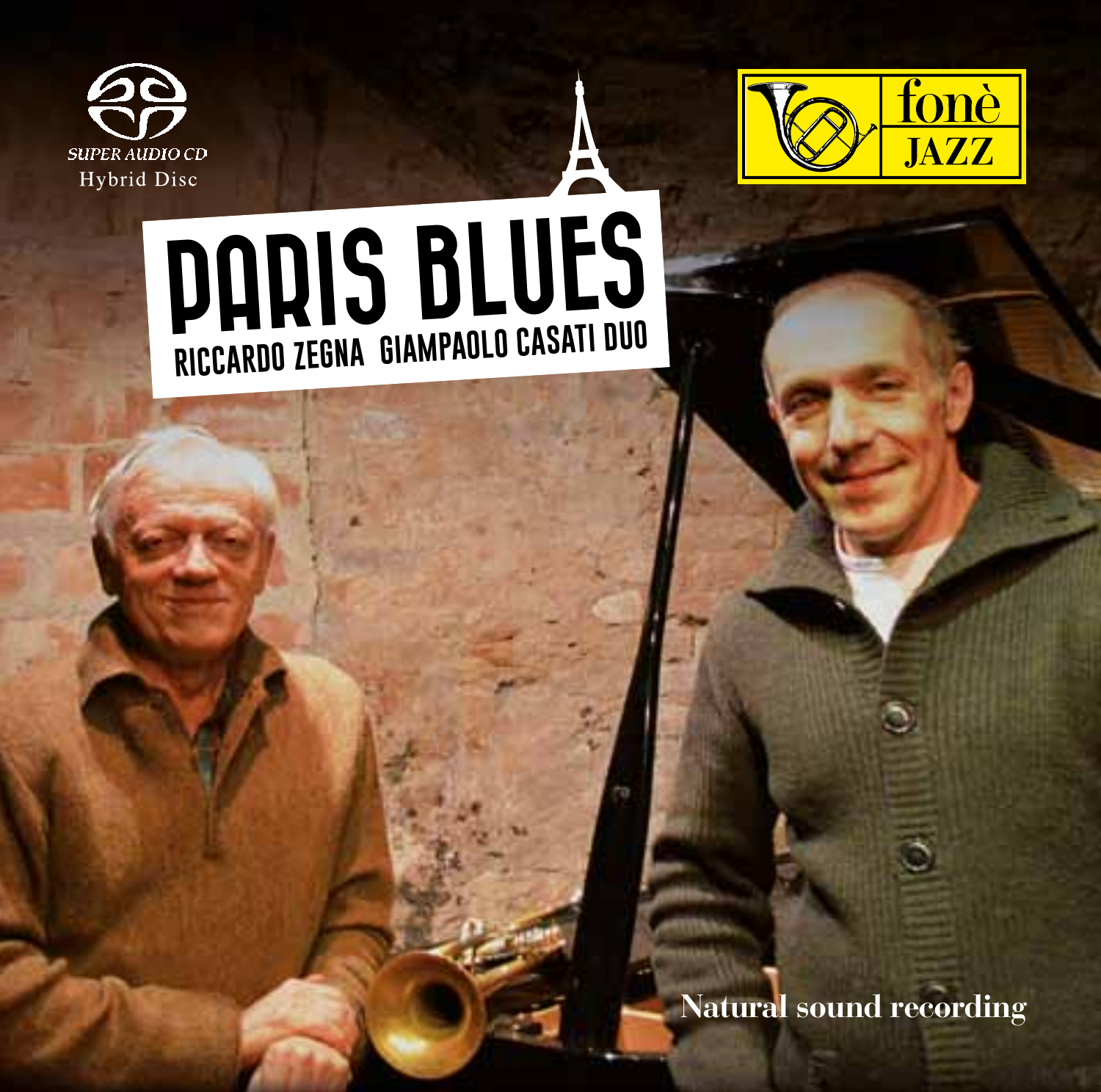## Ą PARIS BLUES **Riccardo Zegna Giampaolo Casati Duo**

 $\overline{(\bigcirc \& \bigcirc)}$  2015 Audiophile Productions

www.fone.it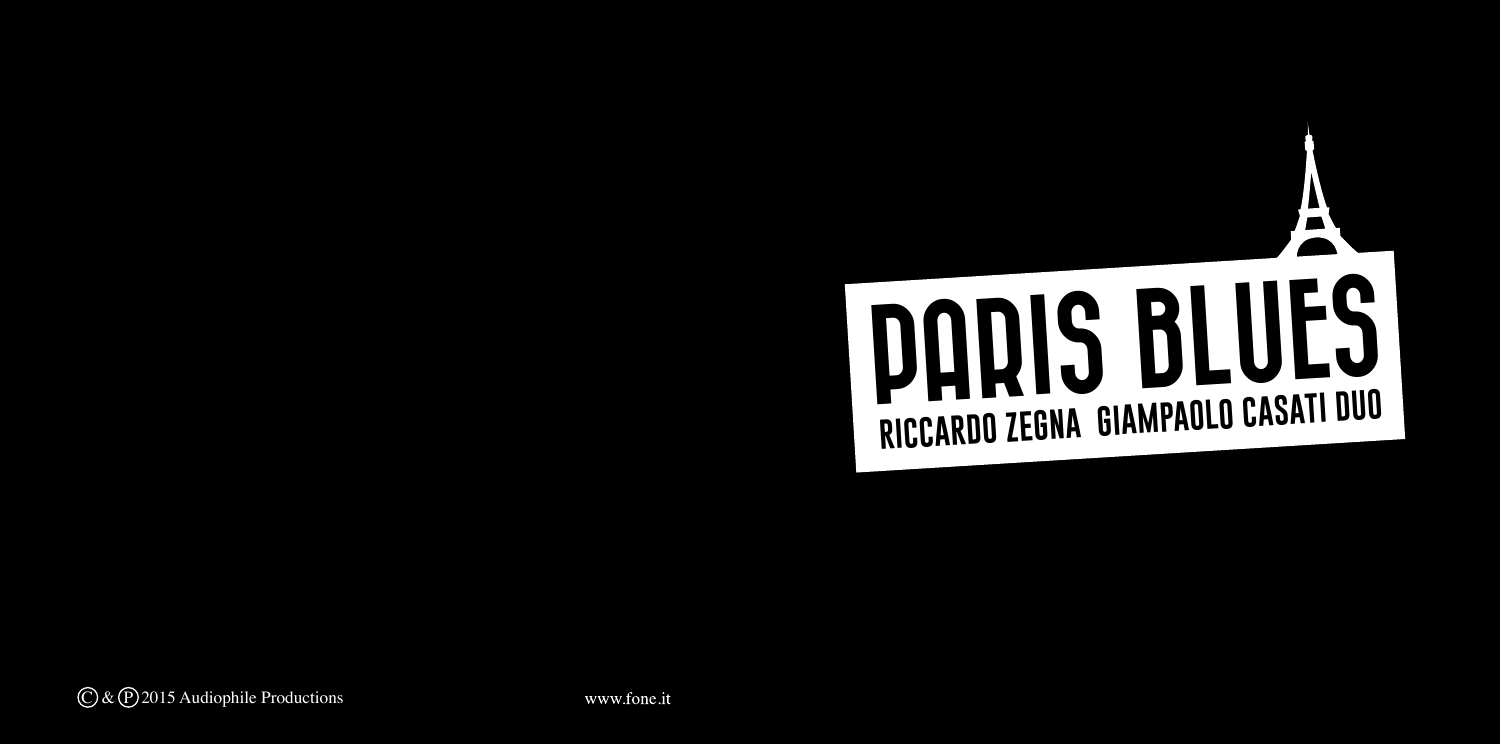

"...dopo molti anni di concerti in duo, quando si è iniziato a pensare alla necessità di una nuova seduta discografica , è arrivata la proposta di una registrazione con la prestigiosa etichetta fonè. Conoscendone la filosofia,sapevamo che non si sarebbe trattato solo di registrare musica, ma di registrarla cosi come eravamo soliti fare nei nostri concerti. Proprio per questo abbiamo pensato che sarebbe stato più importante lavorare su belle melodie composte dai grandi maestri della musica jazz, ponendoci come obiettivo primario di suonarle con rispettosa intensità."

Riccardo Zegna - Giampaolo Casati

*"... After many years of duo concerts, when we started to think about the need of a new recording session, came the proposal of the fonè prestigious label. Knowing its philosophy, we were aware that it would not be just to record music but to record it as we used to do in our concerts. That is why we thought it would be more important to work on beautiful melodies composed by the great jazz masters, having as primary objective to play them with respectful intensity. "*

*Riccardo Zegna - Giampaolo Casati*

*Foto Paola Liberato*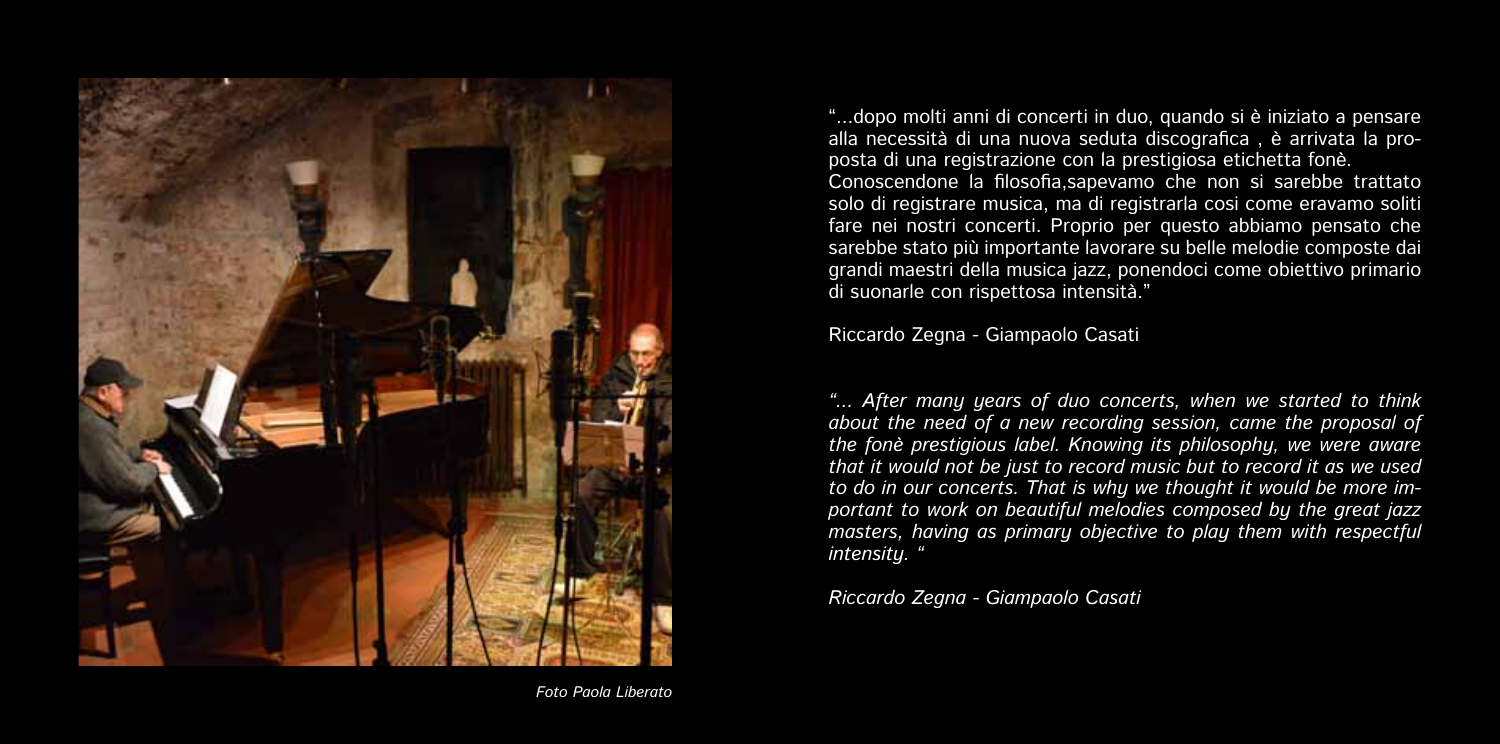

## **Ricca rdo Zegna pianofo rte Giampaolo Casati t romba, co rnetta, flico rno**

**1 ALL TOO SOON | 4' 44" | Edward Duk e Ellington 2 COTTON TAIL & DRUP ME OFF IN HARLEM** | 3' 56'' | EDWARD DUKE ELLINGTON **3 Reflections IN D | 4' 57" | Edward Duk e Ellington 4 SOMEDAY S WEET HEA R T | 4' 48" | John & Reb Spikes 5 PA RIS BLUES | 4' 59" | Edward Duk e Ellington 6 BE BOP | 5' 07" | John Dizzy Gillespi e 7 ISFA HAN | 4' 19" | Edward Duk e Ellington – Billy Strayhorn 8 JUST ONE OF T HOSE T HINGS | 8' 04" | Col Port r e e 9 JUST S QUEE Z E ME | 5' 52" | Edward Duk e Ellington 10 CON ALMA | 4' 48" | John Dizzy Gillespi e 11 IF I HAD YOU | 4' 35" | Irvin Berling**